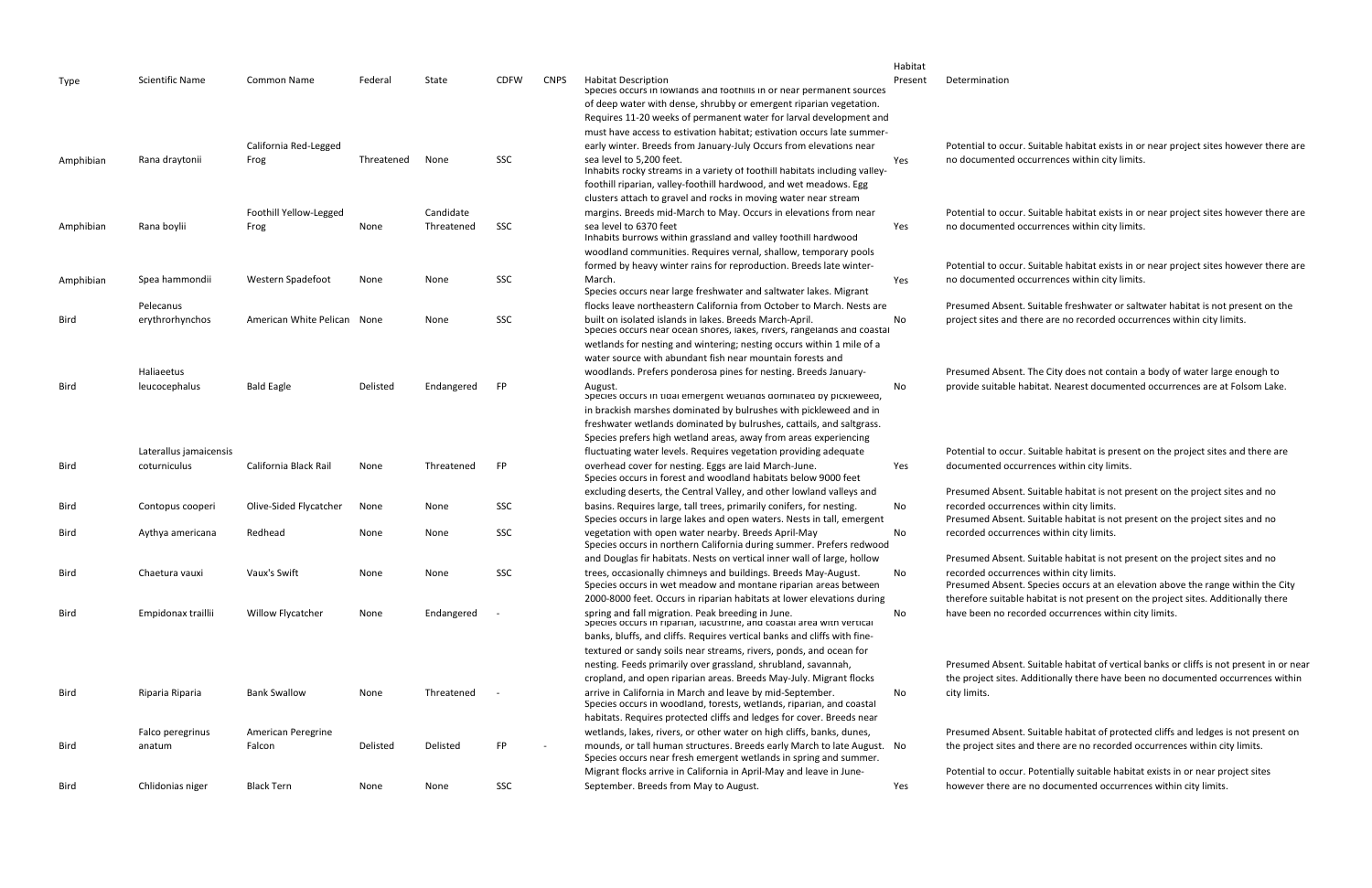|             |                     |                              |      |            |     | Species occurs in dry or well drained, dense grasslands on rolling hills,<br>lowland plains, and valleys and hillsides on lower mountain slopes.<br>Requires thick cover of native grasslands, preferably comprised of |     |                |
|-------------|---------------------|------------------------------|------|------------|-----|------------------------------------------------------------------------------------------------------------------------------------------------------------------------------------------------------------------------|-----|----------------|
|             | Ammodramus          |                              |      |            |     | grasses, tall forbs and scattered shrubs. Species may form small                                                                                                                                                       |     | Potential to o |
| Bird        | savannarum          | <b>Grasshopper Sparrow</b>   | None | None       | SSC | groups when nesting. Breeds April-July.<br>Species occurs in riparian deciduous areas in summer. During                                                                                                                | Yes | however ther   |
|             |                     |                              |      |            |     | migration, species occurs in woodland, forest, and shrub habitats.                                                                                                                                                     |     |                |
|             |                     |                              |      |            |     | Also breeds in open conifer forests. Arrives in California in April and is                                                                                                                                             |     |                |
|             |                     |                              |      |            |     | mostly gone by October. Breeds from mid-April to early August with                                                                                                                                                     |     |                |
| Bird        | Setophaga petechia  | <b>Yellow Warbler</b>        | None | None       | SSC | peak activity in June.                                                                                                                                                                                                 | Yes | Potential to o |
|             |                     |                              |      |            |     | Species occurs in valley foothill riparian areas up to 4,800 feet in                                                                                                                                                   |     |                |
|             |                     |                              |      |            |     | California. Requires riparian thickets for cover. Breeds from early May                                                                                                                                                |     |                |
| Bird        | Icteria virens      | Yellow-Breasted Chat         | None | None       | SSC | to early August with peak activity in June.<br>Species occurs in arid, open areas with sparse vegetation cover such                                                                                                    | Yes | Potential to o |
|             |                     |                              |      |            |     | as deserts, abandoned agricultural areas, grasslands, and disturbed                                                                                                                                                    |     |                |
|             |                     |                              |      |            |     | open habitats. Requires friable soils for burrow construction. Occurs                                                                                                                                                  |     | Potential to o |
| <b>Bird</b> | Athene cunicularia  | <b>Burrowing Owl</b>         | None | None       | SSC | in elevations below 5,300 feet.<br>Species occurs in foothills and lowlands throughout California.                                                                                                                     | Yes | no document    |
|             |                     |                              |      |            |     | Frequents open habitats with sparse shrubs and trees, other suitable                                                                                                                                                   |     |                |
|             |                     |                              |      |            |     | perches, bare ground, and low or sparse herbaceous cover. Lays eggs                                                                                                                                                    |     | Potential to o |
| Bird        | Lanius ludovicianus | Loggerhead Shrike            | None | None       | SSC | March-May and young become independent July-August.<br>Species occurs in annual grassland up to lodgepole pine and alpine                                                                                              | Yes | no document    |
|             |                     |                              |      |            |     | meadow from 0-5700 feet. Frequents meadows, grasslands, open                                                                                                                                                           |     |                |
|             |                     |                              |      |            |     | rangelands, desert sinks, and fresh and saltwater emergent wetlands.                                                                                                                                                   |     |                |
|             |                     |                              |      |            |     | Nests on ground in shrubby vegetation, in emergent wetland, along                                                                                                                                                      |     | Potential to o |
| Bird        | Circus hudsonius    | Northern Harrier             | None | None       | SSC | rivers and lakes, and in grasslands. Breeds April to September.<br>Fresent in Camorina as a summer inigrant, arriving in iviarch and                                                                                   | Yes | no document    |
|             |                     |                              |      |            |     | departing by late September. Inhabits valley foothill and montane                                                                                                                                                      |     |                |
|             |                     |                              |      |            |     | hardwood/hardwood-conifer, coniferous habitats and riparian                                                                                                                                                            |     |                |
|             |                     |                              |      |            |     | habitats. Nests in tall, old, isolated trees or snags in open forest or                                                                                                                                                |     |                |
|             |                     |                              |      |            |     | woodland and in proximity to a body of water. Frequently nests within                                                                                                                                                  |     |                |
|             |                     |                              |      |            |     | former woodpecker cavities; may nest in human-made structures such                                                                                                                                                     |     |                |
|             |                     |                              |      |            |     | as nesting boxes, under bridges and in culverts. Needs abundant aerial                                                                                                                                                 |     | Potential to o |
| Bird        | Progne subis        | <b>Purple Martin</b>         | None | None       | SSC | insect prey. Breeds April-August.<br>Inhabits grasslands with scattered trees, juniper-sage flats, riparian                                                                                                            | Yes | documented     |
|             |                     |                              |      |            |     | areas, savannahs, and agricultural or ranch lands with groves or lines                                                                                                                                                 |     |                |
|             |                     |                              |      |            |     | of trees. Requires adjacent suitable foraging areas such as grasslands,                                                                                                                                                |     |                |
|             |                     |                              |      |            |     | alfalfa or grain fields that support a stable rodent prey base. Breeds                                                                                                                                                 |     | Potential to o |
| Bird        | Buteo swainsoni     | Swainson's Hawk              | None | Threatened |     | March to late August.                                                                                                                                                                                                  | Yes | documented     |
|             |                     |                              |      |            |     | Inhabits freshwater marsh, swamp and wetland communities, but                                                                                                                                                          |     |                |
|             |                     |                              |      |            |     | may utilize agricultural or upland habitats that can support large                                                                                                                                                     |     |                |
|             |                     |                              |      |            |     | colonies, often in the Central Valley area. Requires dense nesting                                                                                                                                                     |     |                |
|             |                     |                              |      |            |     | habitat that is protected from predators, is within 35 miles from a                                                                                                                                                    |     |                |
|             |                     |                              |      |            |     | suitable foraging area containing insect prey and is within 0.3 miles of                                                                                                                                               |     |                |
|             |                     |                              |      |            |     | open water. Suitable foraging includes wetland, pastureland,                                                                                                                                                           |     |                |
|             |                     |                              |      | Candidate  |     | rangeland, at dairy farms, and some irrigated croplands (silage, alfalfa,                                                                                                                                              |     | Potential to o |
| Bird        | Agelaius tricolor   | <b>Tricolored Blackbird</b>  | None | Endangered | SSC | etc.). Nests mid-March - early August, but may extend until                                                                                                                                                            | Yes | are document   |
|             |                     |                              |      |            |     | Spècies occurs in coastal and valley lowland. Inhabits nerbaceous and                                                                                                                                                  |     |                |
|             |                     |                              |      |            |     | open stages of most habitats mostly in cismontane California. Rarely                                                                                                                                                   |     |                |
|             |                     |                              |      |            |     | found away from agricultural areas. Prefers open grasslands,                                                                                                                                                           |     |                |
|             |                     |                              |      |            |     | meadows or marshes for foraging close to isolated, dense topped                                                                                                                                                        |     | Potential to o |
| Bird        | Elanus leucurus     | White-Tailed Kite            | None | None       | FP  | trees for nesting and perching. Breeds February-October.<br>Species occurs in Central Valley and coast ranges west of the Central                                                                                      | Yes | however ther   |
|             |                     |                              |      |            |     | Valley. Nests in fresh emergent wetland with dense vegetation and                                                                                                                                                      |     |                |
|             | Xanthocephalus      |                              |      |            |     | deep water. Forages in emergent wetland and moist, open areas such                                                                                                                                                     |     | Potential to o |
| Bird        | xanthocephalus      | Yellow-Headed Blackbird None |      | None       | SSC | as cropland and muddy shores. Breeds mid-April to late July.                                                                                                                                                           | Yes | however ther   |

Potentially suitable habitat exists in or near project sites re are no documented occurrences within city limits.

pccur. Potentially suitable habitat is present in or near project sites.

occur. Potentially suitable habitat is present in or near project sites.

occur. Suitable habitat exists in or near project sites however there are ed occurrences within city limits.

Poteur. Suitable habitat exists in or near project sites however there are ed occurrences within city limits.

Poteur. Suitable habitat exists in or near project sites however there are ed occurrences within city limits.

Poteur. Suitable habitat exists in or near project sites and there are occurrences within city limits.

Poteur. Suitable habitat exists in or near project sites and there are occurrences within city limits.

Potentially suitable habitat is present on project sites and there ted occurrences within City limits.

Potentially suitable habitat is present in or near project sites re are no documented occurrences within city limits.

pccur. Potentially suitable habitat is present in or near project sites re are no documented occurrences within city limits.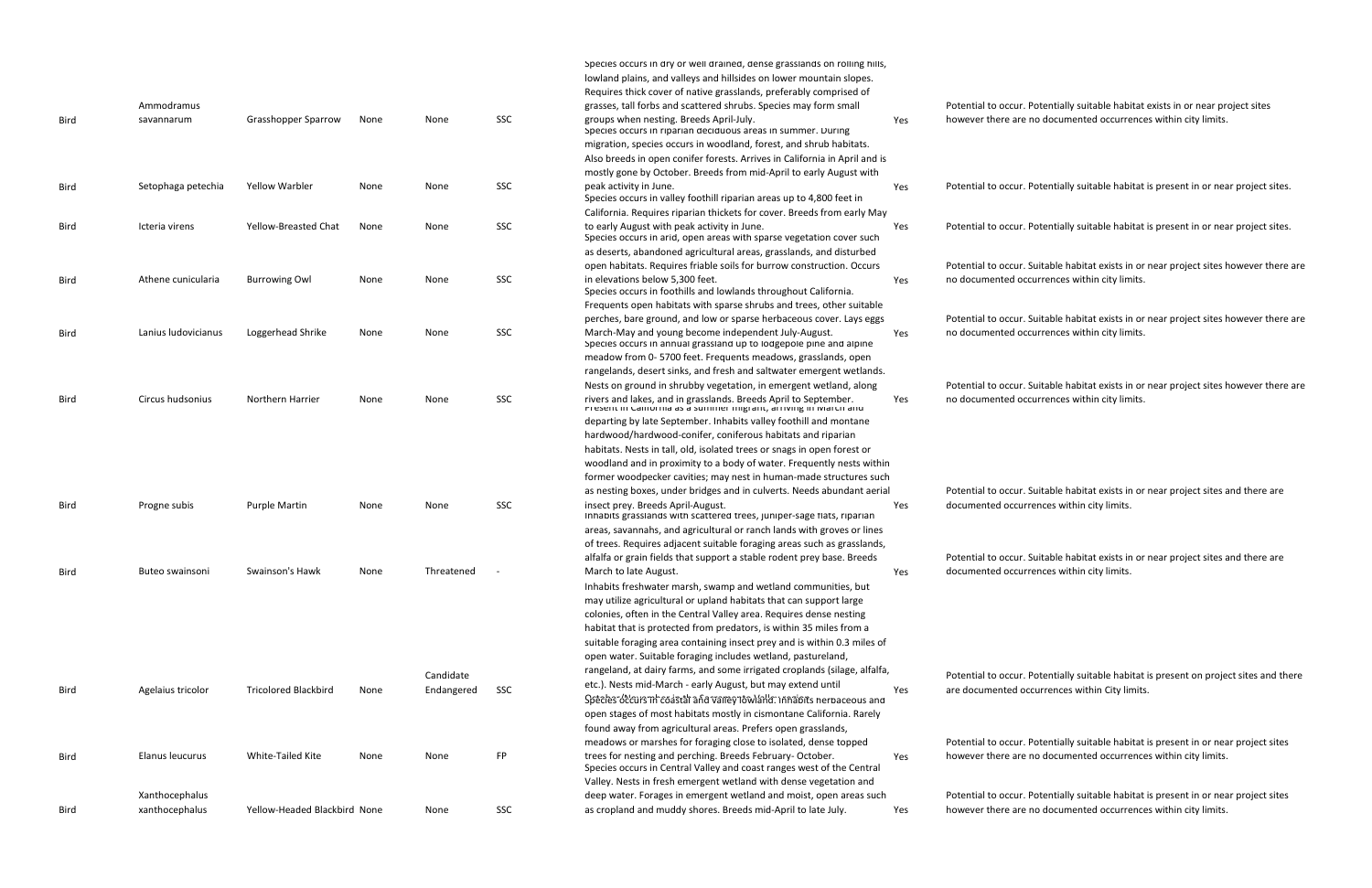|              |                                        |                                     |            |            |     |      | Species occurs in north-central portion of the Central Valley in                                                                                                                                                                                                                               |     |                           |
|--------------|----------------------------------------|-------------------------------------|------------|------------|-----|------|------------------------------------------------------------------------------------------------------------------------------------------------------------------------------------------------------------------------------------------------------------------------------------------------|-----|---------------------------|
|              |                                        |                                     |            |            |     |      | riparian, fresh or saline emergent wetland, and wet meadow habitats.                                                                                                                                                                                                                           |     |                           |
|              |                                        | Song Sparrow                        |            |            |     |      | Nests in dense riparian thickets, emergent wetlands, or dense thickets                                                                                                                                                                                                                         |     | Potential to              |
| <b>Bird</b>  | Melospiza melodia                      | ("Modesto" Population) None         |            | None       | SSC |      | in other moist situations. Breeds mid-March to early August.<br>Journ, central steemeau utmze nivers and creeks nonningaro niver                                                                                                                                                               | Yes | however the               |
|              |                                        |                                     |            |            |     |      | south to Santa Maria River. Spawning occurs in coastal watersheds                                                                                                                                                                                                                              |     |                           |
|              |                                        |                                     |            |            |     |      | while rearing occurs in freshwater or estuary habitats prior to                                                                                                                                                                                                                                |     |                           |
|              |                                        |                                     |            |            |     |      | migrating to the ocean in the winter and spring. Preferred spawning                                                                                                                                                                                                                            |     |                           |
|              |                                        |                                     |            |            |     |      | sites contain gravel substrate with sufficient water flow and riverine                                                                                                                                                                                                                         |     |                           |
|              |                                        |                                     |            |            |     |      | cover. Rearing habitat contains sufficient feeding with associated                                                                                                                                                                                                                             |     |                           |
|              |                                        |                                     |            |            |     |      | riparian forest containing willow and cottonwoods. Migration                                                                                                                                                                                                                                   |     |                           |
|              | Oncorhynchus mykiss                    | Steelhead - Central                 |            |            |     |      | upstream for reproduction occurs from October-May with spawning                                                                                                                                                                                                                                |     | Potential to              |
| Fish         | irideus                                | Valley DPS                          | Threatened | None       |     |      | occurring January - April.<br>Species occurs exclusively in elderberry shrubs as host plants.                                                                                                                                                                                                  | Yes | are docume                |
|              |                                        |                                     |            |            |     |      | Typically occurs in moist valley oak woodlands associated with                                                                                                                                                                                                                                 |     |                           |
|              | Desmocerus                             | Valley Elderberry                   |            |            |     |      | riparian corridors in the lower Sacramento River and upper San                                                                                                                                                                                                                                 |     | Potential to              |
| Insect       | californicus dimorphus Longhorn Beetle |                                     | Threatened | None       |     |      | Joaquin River drainages.<br>Species occurs in relatively rather large, cool-water vernal pools with                                                                                                                                                                                            | Yes | one docume                |
|              |                                        |                                     |            |            |     |      | moderately turbid water. Requires pools to continuously hold water                                                                                                                                                                                                                             |     |                           |
|              | <b>Branchinecta</b>                    | <b>Conservancy Fairy</b>            |            |            |     |      | for a minimum of 19 days and must remain inundated into the                                                                                                                                                                                                                                    |     | Potential to              |
| Invertebrate | conservatio                            | Shrimp                              | Endangered | None       |     |      | summer months.<br>Species occurs in smaller and shallower cool-water vernal pools                                                                                                                                                                                                              | Yes | however the               |
|              |                                        |                                     |            |            |     |      | approximately 6 inches deep with short periods of inundation. Prefers                                                                                                                                                                                                                          |     |                           |
|              |                                        |                                     |            |            |     |      | pools with low to moderate levels of alkalinity and total dissolved                                                                                                                                                                                                                            |     |                           |
|              |                                        |                                     |            |            |     |      | solids. Requires temperatures below 50 F to hatch and dies at                                                                                                                                                                                                                                  |     | Potential to              |
| Invertebrate | Branchinecta lynchi                    | Vernal Pool Fairy Shrimp Threatened |            | None       |     |      | temperatures above 75 F.<br>Inhabits vernal pools and swales containing clear to highly turbid                                                                                                                                                                                                 | Yes | are docume                |
|              |                                        |                                     |            |            |     |      | waters such as pools located in grass bottomed swales of unplowed                                                                                                                                                                                                                              |     |                           |
|              |                                        | Vernal Pool Tadpole                 |            |            |     |      | grasslands, old alluvial soils underlain by hardpan, and mud bottomed                                                                                                                                                                                                                          |     | Potential to              |
| Invertebrate | Lepidurus packardi                     | Shrimp                              | Endangered | None       |     |      | pools with highly turbid water.<br>Species occurs in all habitats throughout the state, most abundant in                                                                                                                                                                                       | Yes | there are no              |
|              |                                        |                                     |            |            |     |      | drier open stages of most shrub, forest, and herbaceous habitats.                                                                                                                                                                                                                              |     |                           |
|              |                                        |                                     |            |            |     |      | Young are born in burrows dug in relatively dry, often sandy soil,                                                                                                                                                                                                                             |     | Potential to              |
| Mammal       | Taxidea taxus                          | American Badger                     | None       | None       | SSC |      | usually in areas with sparse overstory cover.<br>Species occurs in all habitats except subalpine and alpine habitats,                                                                                                                                                                          | Yes | no documer                |
|              |                                        |                                     |            |            |     |      | most abundant in mesic habitats. Requires caves, mines, tunnels,                                                                                                                                                                                                                               |     |                           |
|              | Corynorhinus                           | Townsend's big-eared                |            |            |     |      | buildings, or other human-made structures for roosting. Mating                                                                                                                                                                                                                                 |     | Potential to              |
| Mammal       | townsendii                             | bat                                 | None       | None       | SSC |      | occurs in November-February and births occur in May-June.<br>$\frac{1}{2}$ introduce to the control of the sectecy of the section of the section of the section of the section of the section of the section of the section of the section of the section of the section of the section of the | Yes | no documer                |
|              |                                        |                                     |            |            |     |      | and forests year round. Most common in open, dry habitats with                                                                                                                                                                                                                                 |     |                           |
|              |                                        |                                     |            |            |     |      | rocky areas for roosting. Forages over open ground within 1-3 miles of                                                                                                                                                                                                                         |     |                           |
|              |                                        |                                     |            |            |     |      | day roosts. Prefers caves, crevices, and mines for day roosts, but may                                                                                                                                                                                                                         |     |                           |
|              |                                        |                                     |            |            |     |      | utilize hollow trees, bridges and buildings. Roosts must protect bats                                                                                                                                                                                                                          |     |                           |
|              |                                        |                                     |            |            |     |      | from high temperatures. Very sensitive to disturbance of roosting                                                                                                                                                                                                                              |     |                           |
|              |                                        |                                     |            |            |     |      | sites. Maternity colonies form early April and young are born April-                                                                                                                                                                                                                           |     | Potential to              |
| Mammal       | Antrozous pallidus                     | Pallid Bat                          | None       | None       | SSC |      | July (below 10,000 feet).                                                                                                                                                                                                                                                                      | Yes | however the<br>Presumed A |
|              |                                        |                                     |            |            |     |      | Occurs in gabbroic or serpentinite soils in chaparral and cismontane                                                                                                                                                                                                                           |     | therefore su              |
| Plant        | Ceanothus roderickii                   | Pine Hill Ceanothus                 | Endangered | Rare       |     | 1B.1 | woodland habitats. Elevation 804-3,576 feet. Blooms April-June.                                                                                                                                                                                                                                | No  | have been n<br>Presumed A |
|              |                                        |                                     |            |            |     |      | Occurs in gabbroic or serpentinite soils in chaparral and cismontane                                                                                                                                                                                                                           |     | therefore su              |
| Plant        | Calystegia stebbinsii                  | Stebbins' Morning-Glory Endangered  |            | Endangered |     | 1B.1 | woodland habitats. Elevation 600-3,576 feet. Blooms April-July.<br>Occurs in gabbroic or serpentinite soils in chaparral, cismontane                                                                                                                                                           | No  | have been n<br>Presumed A |
|              |                                        |                                     |            |            |     |      | woodland, and lower montane coniferous forte habitats. Elevation                                                                                                                                                                                                                               |     | therefore su              |
| Plant        | Carex xerophila                        | chaparral sedge                     | None       | None       |     | 1B.2 | 1,444-2,526 feet. Blooms March-June                                                                                                                                                                                                                                                            | No  | have been n               |

occur. Potentially suitable habitat is present in or near project sites here are no documented occurrences within city limits.

occur. Potentially suitable habitat is present on project sites and there ented occurrences within City limits.

o occur. Potentially suitable habitat is present within the City and there is ented occurrence within City limits.

occur. Potentially suitable habitat is present in or near project sites here are no documented occurrences within city limits.

retation potentially suitable habitat is present on project sites and there ented occurrences within City limits.

occur. Potentially suitable habitat is present on project sites however documented occurrences within City limits.

occur. Suitable habitat exists in or near project sites however there are nted occurrences within city limits.

occur. Suitable habitat exists in or near project sites however there are nted occurrences within city limits.

occur. Potentially suitable habitat exists in or near project sites here are no documented occurrences within city limits.

Absent. Species occurs at an elevation above the range within the City uitable habitat is not present on the project sites. Additionally there no recorded occurrences within city limits.

Absent. Species occurs at an elevation above the range within the City uitable habitat is not present on the project sites. Additionally there no recorded occurrences within city limits.

Absent. Species occurs at an elevation above the range within the City uitable habitat is not present on the project sites. Additionally there no recorded occurrences within city limits.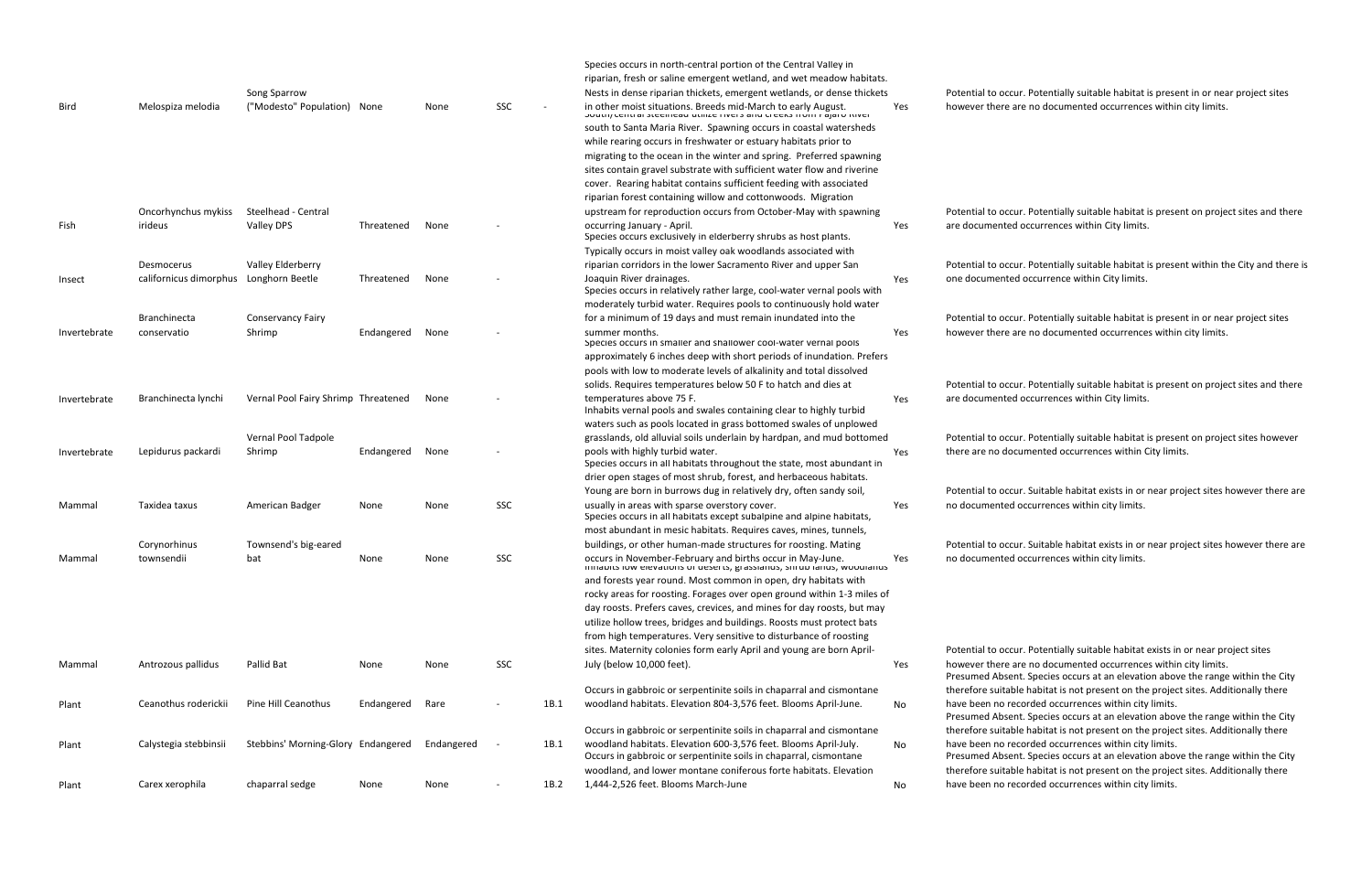Occurs in gabbroic soils in chaparral, cismontane woodland, and lower

Presumed Absent. Suitable habitat is not present on the project sites and no recorded occurrences within city limits.

Presumed Absent. Species occurs at an elevation above the range within the City therefore suitable habitat is not present on the project sites. Additionally there have been no recorded occurrences within city limits.

Presumed Absent. Species occurs at an elevation above the range within the City therefore suitable habitat is not present on the project sites. Additionally there have been no recorded occurrences within city limits.

Presumed Absent. Species occurs at an elevation above the range within the City therefore suitable habitat is not present on the project sites. Additionally there have been no recorded occurrences within city limits.

Presumed Absent. Species occurs at an elevation above the range within the City therefore suitable habitat is not present on the project sites. Additionally there have been no recorded occurrences within city limits.

Presumed Absent. Species occurs at an elevation above the range within the City therefore suitable habitat is not present on the project sites. Additionally there have been no recorded occurrences within city limits.

Presumed Absent. Species occurs at an elevation above the range within the City therefore suitable habitat is not present on the project sites. Additionally there have been no recorded occurrences within city limits.

|       | Galium californicum     |                                    |            |            |      | montane coniferous forest habitats. Elevation 328-1,919 feet. Blooms      |     |
|-------|-------------------------|------------------------------------|------------|------------|------|---------------------------------------------------------------------------|-----|
| Plant | ssp. sierrae            | El Dorado bedstraw                 | Endangered | Rare       | 1B.2 | May-June.                                                                 | No  |
|       |                         |                                    |            |            |      | Occurs in clay or gabbroic soils in chaparral, cismontane woodland,       |     |
|       |                         | El Dorado County mule              |            |            |      | and lower montane coniferous forest. Elevation 607-2,067 feet.            |     |
| Plant | Wyethia reticulata      | ears                               | None       | None       | 1B.2 | Blooms April-August.                                                      | No  |
|       |                         |                                    |            |            |      | Occurs in Serpentinite or volcanic soils in chaparral, cismontane         |     |
|       |                         |                                    |            |            |      | woodlands, and lower montane coniferous forest habitats. Elevation        |     |
| Plant | Allium jepsonii         | Jepson's onion                     | None       | None       | 1B.2 | 980-4,330 feet. Blooms April-August.                                      | No  |
|       |                         |                                    |            |            |      | Occurs in gabbroic, serpentinite, or rocky soils in chaparral and         |     |
| Plant | Packera layneae         | Layne's ragwort                    | Threatened | Rare       | 1B.2 | cismontane woodland. Elevation 656-3,560 feet. Blooms April-August. No    |     |
|       | Fremontodendron         |                                    |            |            |      | Occurs in gabbroic or serpentinite soils in chaparral and cismontane      |     |
| Plant | decumbens               | Pine Hill flannelbush              | Endangered | Rare       | 1B.2 | woodland habitats. Elevation 1,394-2,493 feet. Blooms April-July.         | No  |
|       |                         |                                    |            |            |      | Occurs in chaparral, cismontane woodland, and lower montane               |     |
|       | Chlorogalum             |                                    |            |            |      | coniferous forest habitats. Elevation 804-5,545 feet. Blooms May-         |     |
| Plant | grandiflorum            | Red Hills soaproot                 | None       | None       | 1B.2 | June.                                                                     | No  |
|       |                         |                                    |            |            |      |                                                                           |     |
|       |                         |                                    |            |            |      | Occurs in chaparral, cismontane woodland, and lower montane               |     |
| Plant | Viburnum ellipticum     | oval-leaved viburnum               | None       | None       | 2B.3 | coniferous forest. Elevation 705-4,593 feet. Blooms May-June.             | No  |
|       |                         |                                    |            |            |      | Occurs in alkaline soils in meadows, seeps, playas, valley grassland,     |     |
|       | Chloropyron molle ssp.  |                                    |            |            |      | and foothill grassland habitats. Elevation 0-509 feet. Blooms June-       |     |
| Plant | hispidum                | Hispid Salty Bird's-Beak           | None       | None       | 1B.1 | September.                                                                | Yes |
|       |                         |                                    |            |            |      | Occurs in mesic areas and vernal pools. Elevation 0-2,887 feet. Blooms    |     |
| Plant | Legenere limosa         | Legenere                           | None       | None       | 1B.1 | May-June.                                                                 | Yes |
|       |                         | Northern California Black          |            |            |      | Occurs in riparian forest and riparian woodland. Elevation 0-1,444        |     |
| Plant | Juglans hindsii         | Walnut                             | None       | None       | 1B.1 | feet. Blooms April-May.                                                   | Yes |
|       | Navarretia myersii ssp. |                                    |            |            |      | Occurs in vernal pools, often acidic soils. Elevation 66-1,083 feet.      |     |
| Plant | myersii                 | Pincushion Navarretia              | None       | None       | 1B.1 | Blooms April-May.                                                         | Yes |
|       |                         |                                    |            |            |      | Occurs in vernal pools and seasonally mesic locations in valley           |     |
|       | Juncus leiospermus var. |                                    |            |            |      | grassland, foothill grassland, chaparral, cismontane woodland,            |     |
| Plant | leiospermus             | Red Bluff Dwarf Rush               | None       | None       | 1B.1 | meadows, and seeps. Elevation 115-4,101 feet. Blooms March-June.          | Yes |
| Plant | Orcuttia viscida        | Sacramento Orcutt Grass Endangered |            | Endangered | 1B.1 | Occurs in vernal pools. Elevation 98-328 feet. Blooms April-July.         | Yes |
|       | Juncus leiospermus var. |                                    |            |            |      | Occurs in seasonally mesic locations in valley and foothill grasslands.   |     |
| Plant | ahartii                 | <b>Ahart's Dwarf Rush</b>          | None       | None       | 1B.2 | Elevation 98-751 feet. Blooms March-May.                                  | Yes |
|       | Balsamorhiza            |                                    |            |            |      | Occurs in chaparral, cismontane woodland, valley grassland, and           |     |
| Plant | macrolepis              | Big-Scale Balsamroot               | None       | None       | 1B.2 | foothill grassland. Elevation 148-5,100 feet. Blooms March-June           | Yes |
|       |                         | Boggs Lake Hedge-                  |            |            |      | Occurs in clay soils in marshes, swamps, vernal pools, and other          |     |
| Plant | Gratiola heterosepala   | Hyssop                             | None       | Endangered | 1B.2 | shallow standing water. Elevation 33-7,792 Feet. Blooms April-August. Yes |     |
|       |                         |                                    |            |            |      | Occurs in freshwater marshes, swamps, and other shallow freshwater        |     |
| Plant | Sagittaria sanfordii    | Sanford's Arrowhead                | None       | None       | 1B.2 | habitats. Elevation 0-2,150 feet. Blooms May-October.                     | Yes |
|       |                         |                                    |            |            |      | Occurs in vernal pools and seasonally mesic locations in valley and       |     |
| Plant | Downingia pusilla       | Dwarf Downingia                    | None       | None       | 2B.2 | foothill grasslands. Elevation 0-1,460 feet. Blooms March-May.            | Yes |
|       |                         |                                    |            |            |      | sloughs, ponds, rice fields, low gradient streams and                     |     |
|       |                         |                                    |            |            |      | irrigation/drainage canals adjacent to uplands. Ideal habitat contains    |     |
|       |                         |                                    |            |            |      | both shallow and deep water with variations in topography. Species        |     |
|       |                         |                                    |            |            |      | requires adequate water during the active season (April-November),        |     |
|       |                         |                                    |            |            |      |                                                                           |     |

Potential to occur. Suitable habitat exists in or near project sites and there are documented occurrences within city limits.

Potential to occur. Potentially suitable habitat exists in or near project sites however there are no documented occurrences within city limits.

| .2             | montane coniferous forest habitats. Elevation 328-1,919 feet. Blooms<br>May-June.<br>Occurs in clay or gabbroic soils in chaparral, cismontane woodland,                                                                                                                     | No  |
|----------------|------------------------------------------------------------------------------------------------------------------------------------------------------------------------------------------------------------------------------------------------------------------------------|-----|
| .2             | and lower montane coniferous forest. Elevation 607-2,067 feet.<br>Blooms April-August.<br>Occurs in Serpentinite or volcanic soils in chaparral, cismontane                                                                                                                  | No  |
|                | woodlands, and lower montane coniferous forest habitats. Elevation                                                                                                                                                                                                           |     |
| .2             | 980-4,330 feet. Blooms April-August.                                                                                                                                                                                                                                         | No  |
| .2             | Occurs in gabbroic, serpentinite, or rocky soils in chaparral and<br>cismontane woodland. Elevation 656-3,560 feet. Blooms April-August. No                                                                                                                                  |     |
| .2             | Occurs in gabbroic or serpentinite soils in chaparral and cismontane<br>woodland habitats. Elevation 1,394-2,493 feet. Blooms April-July.<br>Occurs in chaparral, cismontane woodland, and lower montane                                                                     | No  |
| .2             | coniferous forest habitats. Elevation 804-5,545 feet. Blooms May-<br>June.                                                                                                                                                                                                   | No  |
|                |                                                                                                                                                                                                                                                                              |     |
| 3.             | Occurs in chaparral, cismontane woodland, and lower montane<br>coniferous forest. Elevation 705-4,593 feet. Blooms May-June.<br>Occurs in alkaline soils in meadows, seeps, playas, valley grassland,<br>and foothill grassland habitats. Elevation 0-509 feet. Blooms June- | No  |
| .1             | September.                                                                                                                                                                                                                                                                   | Yes |
| .1             | Occurs in mesic areas and vernal pools. Elevation 0-2,887 feet. Blooms<br>May-June.                                                                                                                                                                                          | Yes |
|                | Occurs in riparian forest and riparian woodland. Elevation 0-1,444                                                                                                                                                                                                           |     |
| .1             | feet. Blooms April-May.                                                                                                                                                                                                                                                      | Yes |
|                | Occurs in vernal pools, often acidic soils. Elevation 66-1,083 feet.                                                                                                                                                                                                         |     |
| .1             | Blooms April-May.<br>Occurs in vernal pools and seasonally mesic locations in valley                                                                                                                                                                                         | Yes |
|                | grassland, foothill grassland, chaparral, cismontane woodland,                                                                                                                                                                                                               |     |
| .1             | meadows, and seeps. Elevation 115-4,101 feet. Blooms March-June.                                                                                                                                                                                                             | Yes |
| .1             | Occurs in vernal pools. Elevation 98-328 feet. Blooms April-July.<br>Occurs in seasonally mesic locations in valley and foothill grasslands.                                                                                                                                 | Yes |
| .2             | Elevation 98-751 feet. Blooms March-May.                                                                                                                                                                                                                                     | Yes |
|                | Occurs in chaparral, cismontane woodland, valley grassland, and                                                                                                                                                                                                              |     |
| $\overline{2}$ | foothill grassland. Elevation 148-5,100 feet. Blooms March-June<br>Occurs in clay soils in marshes, swamps, vernal pools, and other                                                                                                                                          | Yes |
| .2             | shallow standing water. Elevation 33-7,792 Feet. Blooms April-August. Yes<br>Occurs in freshwater marshes, swamps, and other shallow freshwater                                                                                                                              |     |
| .2             | habitats. Elevation 0-2,150 feet. Blooms May-October.                                                                                                                                                                                                                        | Yes |
|                | Occurs in vernal pools and seasonally mesic locations in valley and                                                                                                                                                                                                          |     |
| .2             | foothill grasslands. Elevation 0-1,460 feet. Blooms March-May.                                                                                                                                                                                                               | Yes |
|                | sloughs, ponds, rice fields, low gradient streams and                                                                                                                                                                                                                        |     |
|                | irrigation/drainage canals adjacent to uplands. Ideal habitat contains                                                                                                                                                                                                       |     |
|                | both shallow and deep water with variations in topography. Species                                                                                                                                                                                                           |     |
|                | requires adequate water during the active season (April-November),                                                                                                                                                                                                           |     |
|                | emergent, herbaceous wetland vegetation, such as cattails and<br>bulrushes, for escape cover and foraging habitat and mammal                                                                                                                                                 |     |
|                | burrows estivation. Requires grassy banks and openings in waterside                                                                                                                                                                                                          |     |
|                | vegetation for basking and higher elevation uplands for cover and                                                                                                                                                                                                            |     |
|                | refuge from flood waters during winter dormant season.                                                                                                                                                                                                                       | No  |
|                |                                                                                                                                                                                                                                                                              |     |

Potential to occur. Potentially suitable habitat exists in or near project sites however there are no documented occurrences within city limits.

Potential to occur. Potentially suitable habitat exists in or near project sites however there are no documented occurrences within city limits.

Potential to occur. Potentially suitable habitat exists in or near project sites however there are no documented occurrences within city limits.

Potential to occur. Potentially suitable habitat exists in or near project sites however there are no documented occurrences within city limits.

Potential to occur. Potentially suitable habitat exists in or near project sites however there are no documented occurrences within city limits.

Potential to occur. Potentially suitable habitat exists in or near project sites however there are no documented occurrences within city limits.

Potential to occur. Potentially suitable habitat exists in or near project sites and there are documented occurrences within city limits.

Potential to occur. Potentially suitable habitat exists in or near project sites however there are no documented occurrences within city limits.

Potential to occur. Potentially suitable habitat exists in or near project sites however there are no documented occurrences within city limits.

Presumed Absent. The closest recorded occurrences are in rice fields and other wet habitats along the Sacramento River over 6 miles west of the City. Project sites lack suitable slough and rice field habitats and the City is outside of the known

distribution of the species.

Reptile Thamnophis gigas giant gartersnake Threatened Threatened